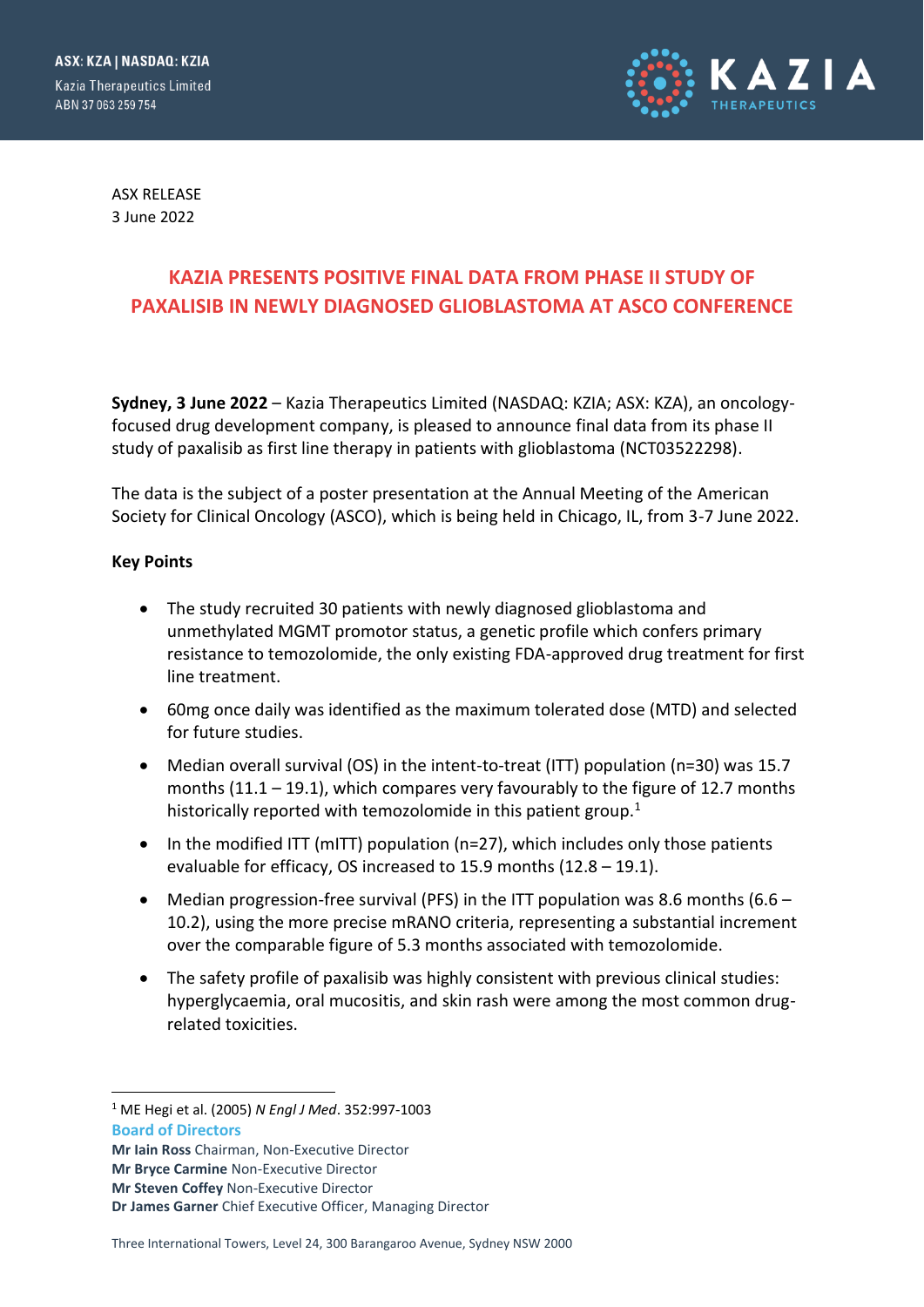Kazia CEO, Dr James Garner, added "The new data presented today at ASCO provides a more complete picture of trial, and also includes some informative sensitivity analyses. In the mITT population, which excludes non-evaluable patients, survival improves from 15.7 months to 15.9 months. Using the more precise mRANO criteria, PFS improves from 8.4 to 8.6 months. The directionality of these analyses gives us greater confidence in the efficacy signals observed and appear encouraging for future development. We are immensely grateful to the investigators and patients whose hard work and engagement has ensured the success of this trial."

|                                                                                                    | <b>Temozolomide</b><br>(FDA-approved treatment) | <b>Paxalisib</b><br>(Phase II Study)    |
|----------------------------------------------------------------------------------------------------|-------------------------------------------------|-----------------------------------------|
| <b>Progression-Free Survival (PFS)</b><br>Measures ability of a drug to slow<br>growth of a tumour | 5.3 months                                      | 8.4 months (RANO)<br>8.6 months (mRANO) |
| <b>Overall Survival (OS)</b><br>Measures ability of a drug to<br>prolong life                      | 12.7 months                                     | 15.7 months (ITT)<br>15.9 months (mITT) |

#### **Summary of Paxalisib Data in Comparison to Temozolomide (existing standard of care)**

## **Clinical Trial Design**

The phase II study of paxalisib was an adaptive trial, conducted in two stages. The first stage sought to determine the most appropriate dose in newly diagnosed patients. The second stage was intended to provide additional information on dosing and to seek a preliminary efficacy signal in order to de-risk transition to a larger, pivotal study.

Consistent with these objectives, the primary objective of the study was to evaluate the safety and tolerability of paxalisib in patients with newly diagnosed glioblastoma. The secondary objectives included typical pharmacokinetic parameters, and efficacy endpoints including overall survival (OS) and progression-free survival (PFS).

The phase II study was conducted in 30 patients at six centres in the United States. It was a single arm study in which all patients received paxalisib as a monotherapy. As such, all data must be interpreted in the context of historical comparators. Specifically, Kazia has referred to the pivotal study of temozolomide, the only existing FDA-approved drug for this patient population. Such comparisons are always inexact, and this study was not designed either to precisely quantify the benefit associated with paxalisib or to demonstrate statistical significance. Rather, these are among the objectives of the ongoing GBM AGILE pivotal trial.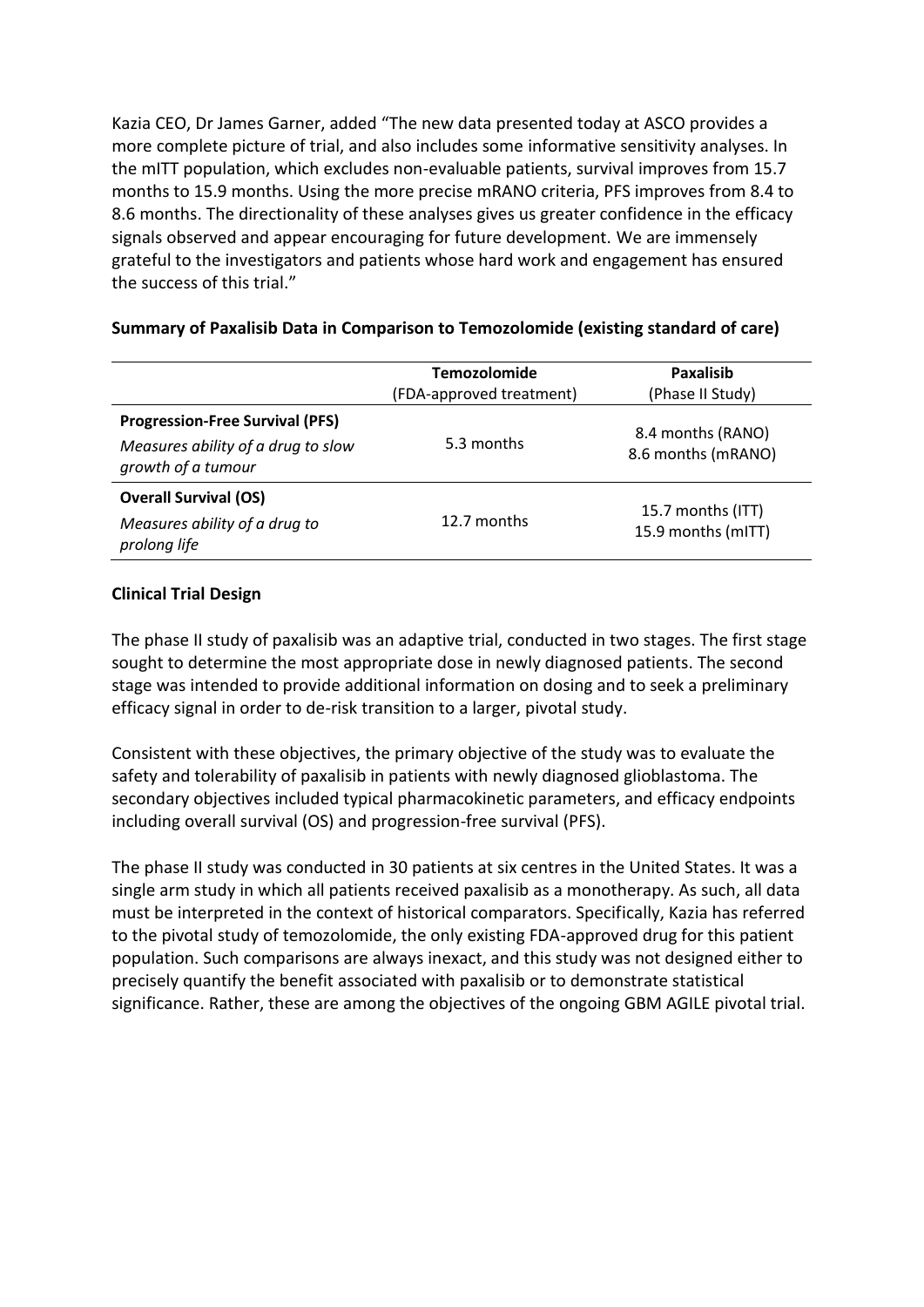## **Summary of Abstracts**

POSTER SESSION – Central Nervous System Tumors June 5, 2022 – 8am

**Abstract 2047** - Paxalisib in patients with newly diagnosed glioblastoma with unmethylated MGMT promoter status: Final phase 2 study results. PY Wen, J de Groot, JD Battiste, SA Goldlust, D Damek, JS Garner, J Friend , J Simpson, A Olivero, T Cloughesy.

The poster presentation can be accessed [here.](https://www.kaziatherapeutics.com/site/PDF/20d73af0-baca-426a-bf04-8ccf94133bfd/PaxalisibphaseIIstudyposterpresentedasASCO2022)

# **For More Information, Please Contact:-**

Joe Green Edison Investor Relations [jgreen@edisongroup.com](mailto:jgreen@edisongroup.com) Phone: +1 646-653-7030

*In Australia:*

Jane Lowe IR Department [jane.lowe@irdepartment.com.au](mailto:jane.lowe@irdepartment.com.au) Phone: +61 411 117 774

## **About Kazia Therapeutics Limited**

Kazia Therapeutics Limited (NASDAQ: KZIA; ASX: KZA) is an oncology-focused drug development company, based in Sydney, Australia.

Our lead program is paxalisib, a brain-penetrant inhibitor of the PI3K / Akt / mTOR pathway, which is being developed to treat glioblastoma, the most common and most aggressive form of primary brain cancer in adults. Licensed from Genentech in late 2016, paxalisib commenced recruitment to GBM AGILE, a pivotal study in glioblastoma, in January 2021. Seven additional studies are active in various forms of brain cancer. Paxalisib was granted Orphan Drug Designation for glioblastoma by the US FDA in February 2018, and Fast Track Designation for glioblastoma by the US FDA in August 2020. In addition, paxalisib was granted Rare Pediatric Disease Designation and Orphan Designation by the US FDA for DIPG in August 2020.

Kazia is also developing EVT801, a small-molecule inhibitor of VEGFR3, which was licensed from Evotec SE in April 2021. Preclinical data has shown EVT801 to be active against a broad range of tumour types and has provided compelling evidence of synergy with immunooncology agents. A phase I study commenced recruitment in November 2021.

For more information, please visit [www.kaziatherapeutics.com](http://www.kaziatherapeutics.com/) or follow us on Twitter @KaziaTx.